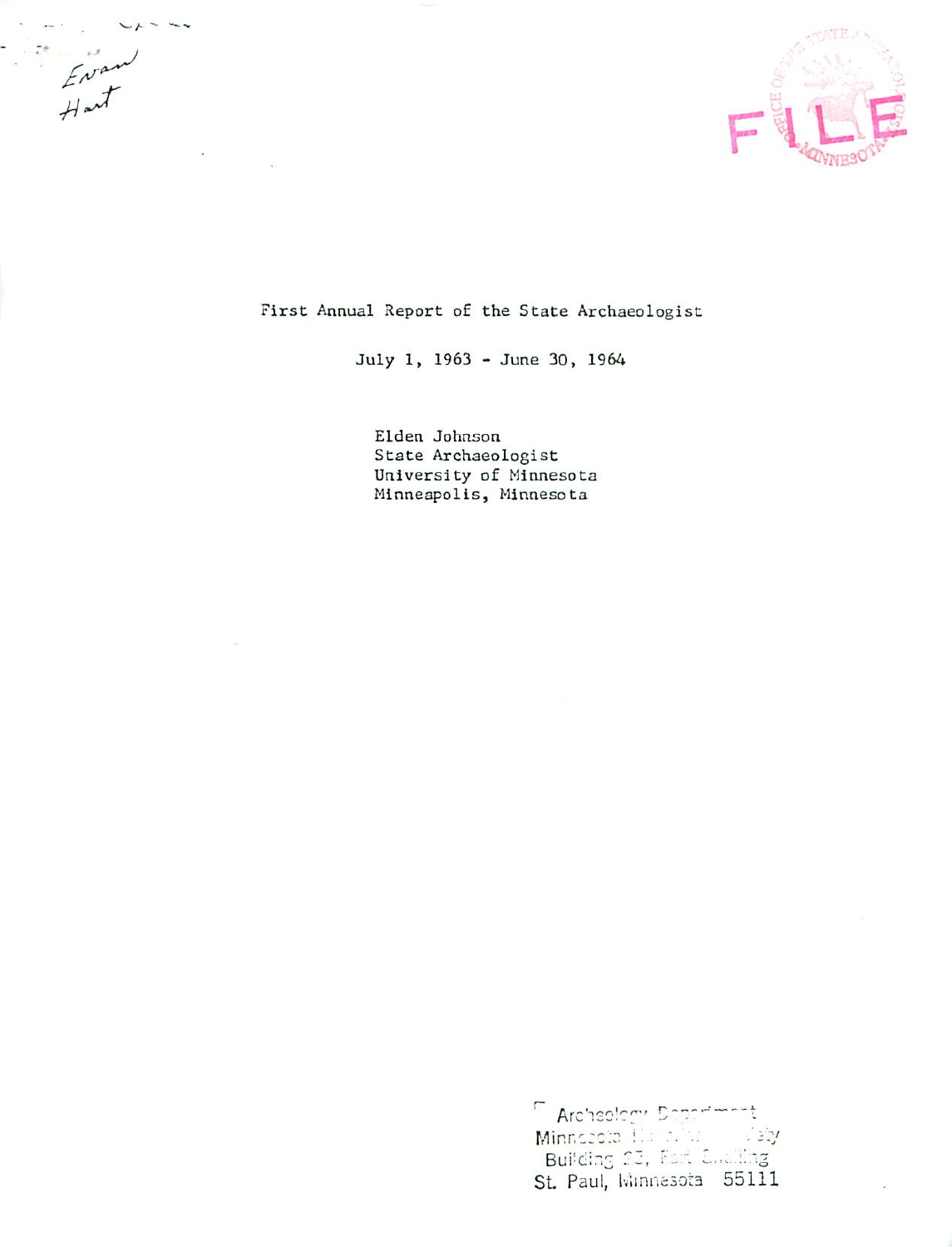## A. Introduction

This is the initial annual report of the State Archaeologist as required in the 1963 Minnesota Field Archaeology Act. The report summarizes the activities of the State Archaeologist for the period from July 1, 1963 through June 30, 1964, and also presents suggestions for needed future work in Minnesota archaeology. The report does not include a summary of activities of the archaeologists employed by the Minnesota Historical So ciety. During the period from January 1, 1964 through March 31, 1964, Loren Johnson of the Minnesota Historical Society served as Acting State Archaeologist while the State Archaeologist was on leave. He reported no significant activities during that period,,

B. Archaeological Excavation Permits

No requests for permits to survey or excavate archaeological sites on non-federal, publically owned lands were received during this year,

C. Archaeological Field Research

Field research conducted by the State Archaeologist during the past year falls into three categories, 1) site excavation, 2) site survey, and 3) salvage archaeology.

1) Site excavation

Excavations at the Hoffman Mound site (21 DL 1) immediately north of Alexandria, Minnesota, were conducted by group of University of Minnesota students during the summer of 1963. The main excavations centered on a large burial mound which proved to be stratified, containing upper level Kathio focus burials, a middle zone with burials most similar to the Clam River focus mounds of western Wisconsin, and a lowest level Malmo focus component. The owners of the mound, Mr. and Mrs. Gerald Hoffman, requested that the central excavation be left open for construction of a site museum on their property. This was done and the site map and copies of excavation photographs were given to the Hoffmans for display purposes. The excavated materials, however, are in the collections of the Anthropology Museum, University of Minnesota,

In June of 1964, excavation began at the Itasca State Park bison site under grant from the Louis W. and Maud Hill Family Foundation to the University of Minnesota. This site was previously tested by A, E. Jenks, L. A. Wilford and Samuel Eddy of the University of Minnesota in 1934 and proved to show Bison occidentalis in association with human cultural materials. The site is potentially very important and the present excavations are being conduct ed as joint archaeological-ecological research project under the direction of the State Archaeologist and Professor H. E. Wright, Jr., Department of Geology, University of Minnesota. Excavation and analysis of archaeological and palynological remains is being done by C. T. Shay, Research Associate, Department of Anthropology, University of Minnesota. Several experts in soils, vertebrate paleontology, paleobotany, etc, will analyze specific sections of the excavated materials. Excavation will continue through the summer of 1964.

> Archeology Department Minrr-potal H.s orical Society Building 25, Fart Snelling SL Paul, Minnesota 55111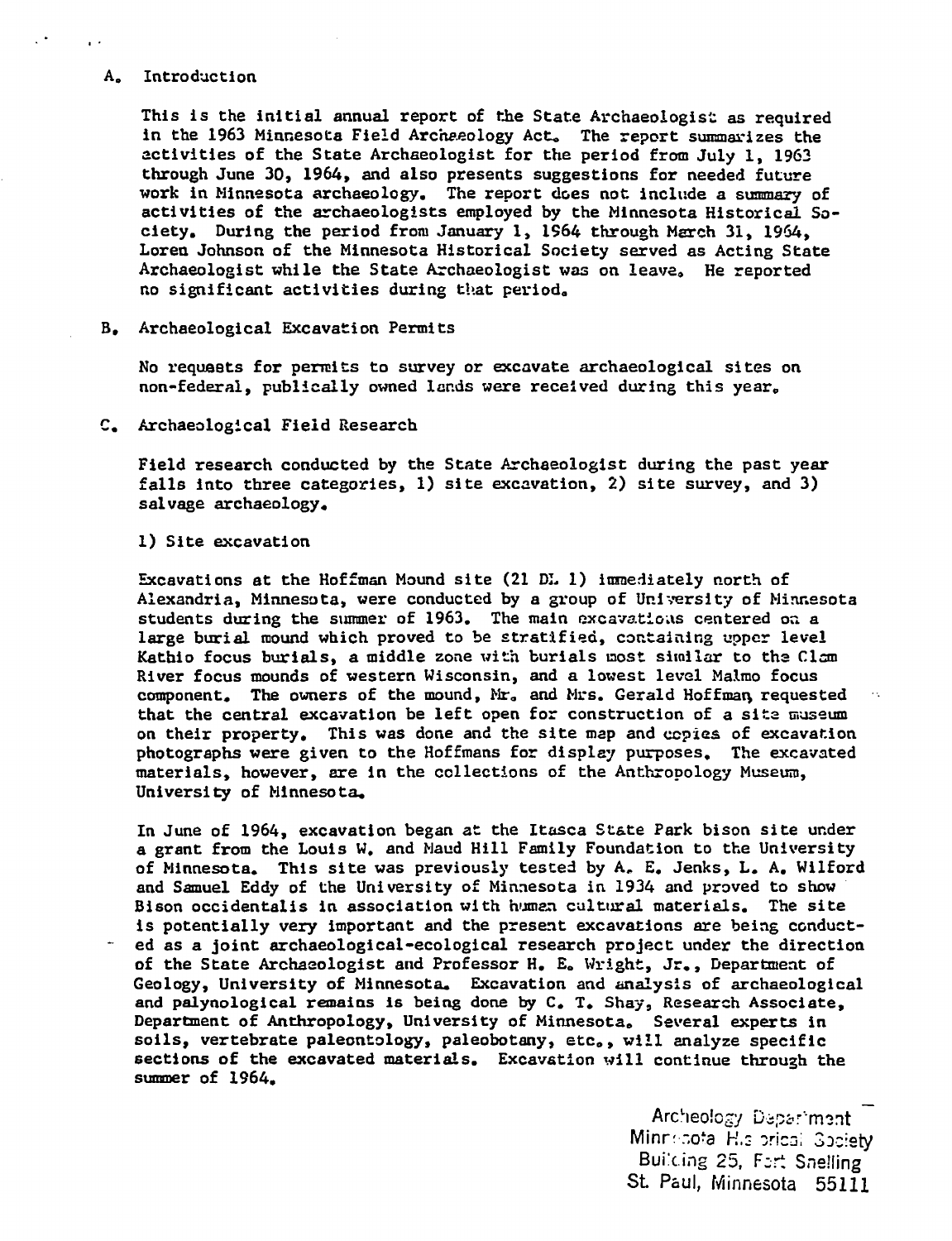## 2) Site Survey

 $\mathcal{O}(\log n)$ 

The University of Minnesota field party excavating the Hoffman Mounds also conducted a site survey along the proposed right-of-way for Interstate Highway 94 across Douglas County. No sites within the proposed right-of-way were located, though several new sites adjacent to the proposed highway were found. The same group also surveyed a few locations on major lakes in Douglas County and located additional new habitation sites. These survey records and site identifications are on file at the Anthropology Laboratory, University of Minnesota. Unfortunately, limitations of time and finances made it impossible to survey the many miles of additional new highway right-of-way projected for Minnesota.

Preliminary tests were made at the Orwell Farm Site in southwestern Ottertail County indicating a probable Mississippian site (probably Cambria) of considerable size and importance. Additional testing and mapping of this site will be done in the late summer of 1964. Surveys within the boundaries of Lake Carlos State Park in Douglas County indicate a small camp site now underlying the present public camp grounds. The material recovered in test excavations shows a late Woodland site related to a very late prehistoric archaeological focus as yet poorly defined and unnamed. As this is one of two such habitation sites known, for this focus, extensive excavations at the Lake Carlos State Park site would be very informative,

## 3) Salvage Archaeology

Archaeological site salvage, usually brought on by construction activities, and quite unpredictable, took place at two locations in the spring of 1964. Excavations of footings for an addition to the house occupied by Daniel McMillan of Wayzata (Hennepin County) intruded into a large burial pit. University of Minnesota graduate students under the direction of the State Archaeologist excavated the burial pit which proved to be Kathio focus and which probably was a central burial pit under a mound which had previously been destroyed. The site (21 HE 97) will be described and the paper published in the fall issue of the Minnesota Archaeological Newsletter published by the Department of Anthropology, University of Minnesota\*

Stripping of an area for a housing development on the southeast shore of Albert Lea removed a series of burial mounds which had been mapped previously (site 21 FE 2) but which had not been excavated. The construction activities were brought to our attention by  $Mr$ . Russell Harding, a teacher in the Albert Lea Junior High School. Two separate excavations of small burial pits at the site by C. T. Shay of the University of Minnesota dis closed probable Middle Woodland burials of unknown cultural affiliation. Unfortunately, the public was aware of the site before the archaeologist arrived and most of the cultural materials were taken from the site. Mr. Harding is making an effort to locate and photograph these materials so that our documentation of the site will be more complete.

Excavation began on June 15 at the Shakopee Mound group, 21 SC 1, adjacent to Highway 101 between Savage and Shakopee. Eighteen of the  $44$  remaining mounds in the group will be destroyed by highway construction activities later this year and the University of Minnesota is attempting to salvage as many of these mounds as possible before they are destroyed. Excavation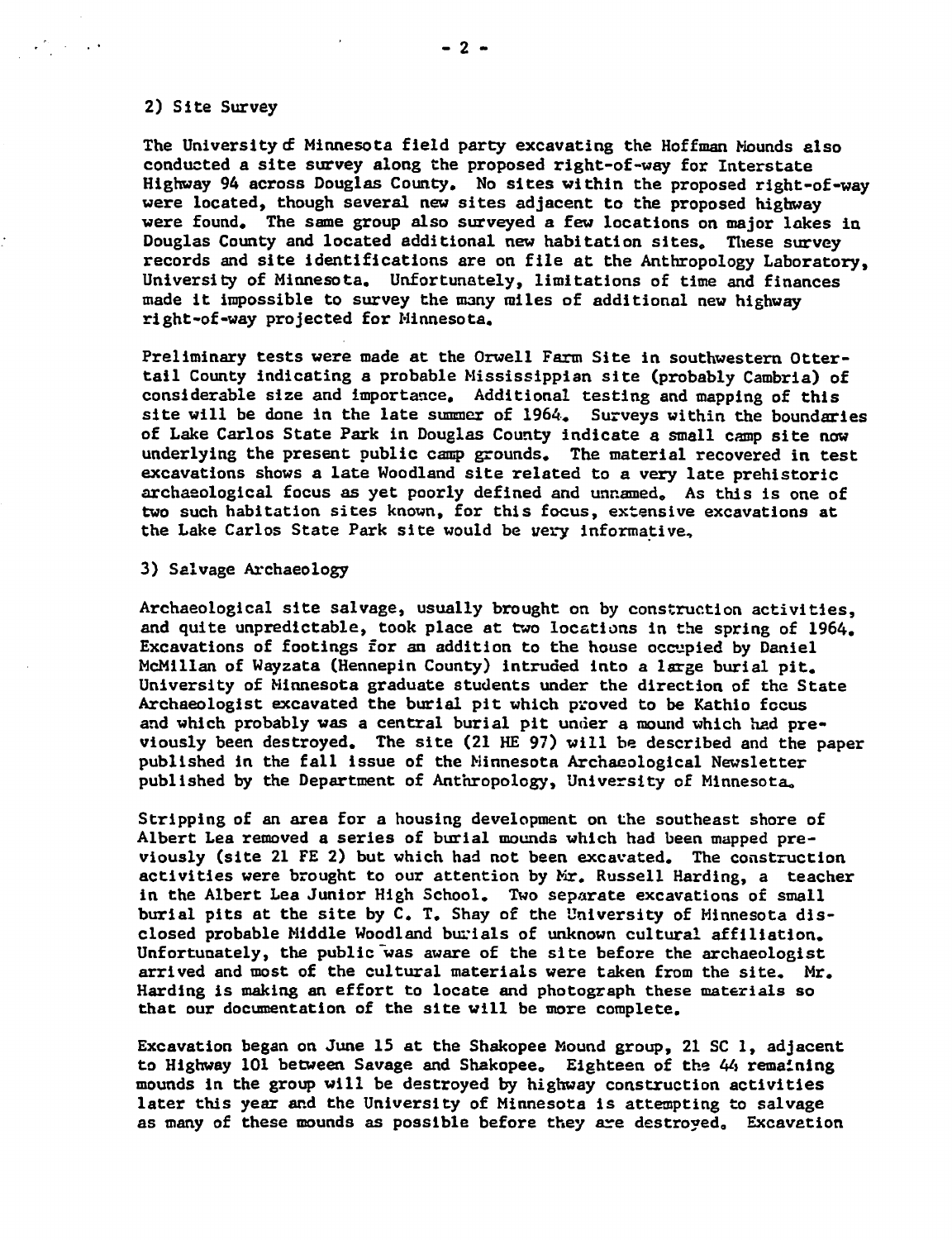is being done under the State Archaeologist using a crew of University students enrolled in a summer session field techniques in archaeology course. Excavation will continue through July 17.

D. Publications

 $\mathcal{L}_{\mathbf{A}}$  , and  $\mathcal{L}_{\mathbf{A}}$ 

Lacking a formal archaeological series publication for Minnesota, articles and monographs dealing with Minnesota archaeology are placed with various journals and other publication outlets. A large backlog of pertinent archaeological manuscripts in the Anthropology Museum, University of Minnesota, remains unpublished. Those articles published during the past year include:

Johnson, Elden. "Twenty New Radiocarbon Dates From Minnesota Archaeological Sites." Minnesota Archaeologist. Vol. 26, No. 2, 34-39, Minneapolis, 1964.

> "Copper Artifacts and Glacial Lake Agassiz Beaches." Minnesota Archaeologist, Vol. 26, No. 1, 4-22. Minneapolis, 1964.

- Johnson, Elden and Leiand R. Cooper. "Sandy Lake Ware and its Distribution." American Antiquity. Vol. 29, No. 4, 474-479. Salt Lake City, 1964.
- Shay, Creighton T. "A Preliminary Report on the Itasca Bison Site." Proceedings, Minnesota Academy of Science, Vol. 31, No. 1, 24-27. Minneapolis, 1963.
- Wilford, Lloyd A. "Burials at the Eck Site." Minnesota Archaeological Newsletter. No. 5, Spring, 1964. Minneapolis.

An unpublished, but very Important Ph.D. thesis from the University of Minnesota, was completed in 1963. The thesis is titled "Some Ethno-zoological Implications of Mammalian Faunas From Minnesota Archaeological Sites," and was written by Paul W. Lukens, Jr., now teaching at Wisconsin State College, Superior, Wisconsin.

Manuscripts completed during the past year by Elden Johnson include "The Great Oasis Focus," to be submitted to the Society for American Archaeology, Archives for Archaeology (microcard series), and "Minnesota Mississippian Sites, Their Natural Settings," to be submitted to the Plains Anthropologist. A joint monograph by Lloyd A. Wilford, Professor Emeritus, University of Minnesota, and Elden Johnson, is titled "Mounds of the Rainy River" and waits only the final illustrations. No publication outlet has been found, as yet.

Eo Financing

The work of the State Archaeologist is done under a nine-wonth academic appointment in the Department of Anthropology, University of Minnesota, supplemented by single summer session appointment under which the field techniques in archaeology class is taught. The additional sunner field